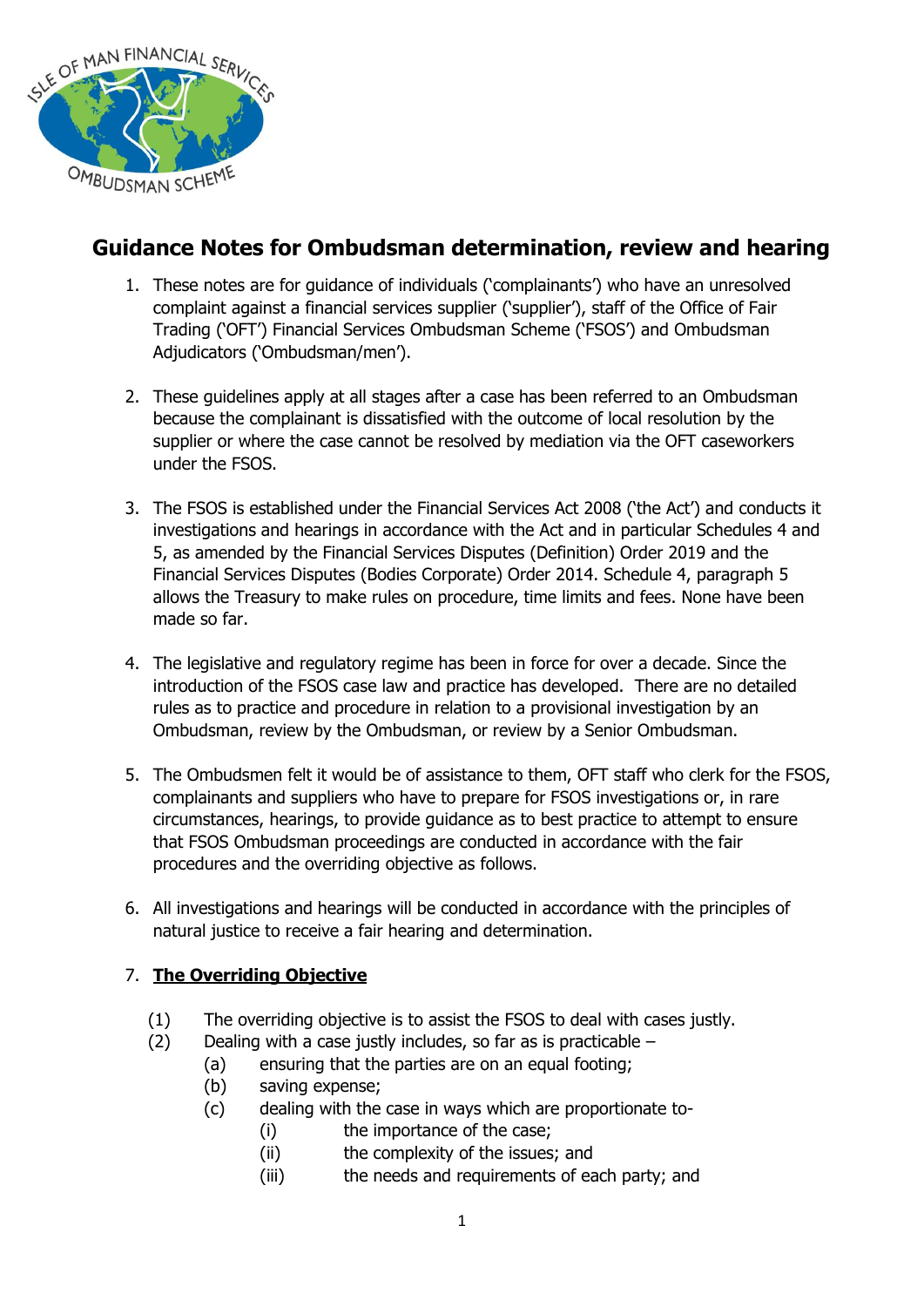- (d) ensuring that it is dealt with expeditiously and fairly; and
- (e) allotting to it an appropriate share of the FSOS resources, while taking into account the need to allot resources to other cases.
- (3) The Ombudsmen will attempt to give effect to the overriding objective when they exercise any power given to them by the Act.
- (4) The parties are required to help the Ombudsmen to further the overriding objective.
- 8. The OFT and FSOS in general and the Ombudsmen in particular, are committed to value for money, transparency, accountability and to the delivery of the highest quality decision making and administration to FSOS users.
- 9. These guidelines are not set in stone. They are intended to set out best practice. If there is a conflict between the guidelines and the Act and its schedules or case law then the Act and case law will prevail. It is intended that the guidelines will be reviewed often.

## **GENERAL PRINCIPLES**

- 10. Determinations by an Ombudsman will be made on paper using the documents submitted by the parties during the OFT mediation process together with any additional documents and evidence and submissions requested by the Ombudsman. Only if the Ombudsman decides that the case is complicated, and that evidence is required in person, will an oral hearing be directed. Either party can request an oral hearing, but the decision is one for the Ombudsman after taking all matters into account.
- 11. The Ombudsman will work from a bundle. It will be paginated in date order from earliest to most recent.
- 12. If the case has not been resolved by local resolution or if it has not been resolved by OFT case officer mediation, the complainant may apply to have the case referred to an Ombudsman.
- 13. The Senior Ombudsman will allocate the case to an Ombudsman.
- 14. The complainant and supplier will be advised by OFT of the allocation. At this stage it is important that each of the parties nominate one person as a point of contact for correspondence and that all papers and files are got out of archive and kept where they are available. The biggest source of delay is the non-availability of someone to deal with questions raised by the Ombudsman and delays in disclosing documents.
- 15. On receipt of the case file the Ombudsman will read it and consider the issues. This normally takes between three and six weeks. The Ombudsman will then contact the parties via the FSOS clerk. The Ombudsman will set out their initial views and, where possible, a provisional timescale. The Ombudsman will indicate if the determination is to be made on paper or by oral hearing. If additional evidence or documents, or submissions are required, they may make a directions order. A directions order is a binding instruction to provide evidence, documents, and submissions and will set out dates for compliance.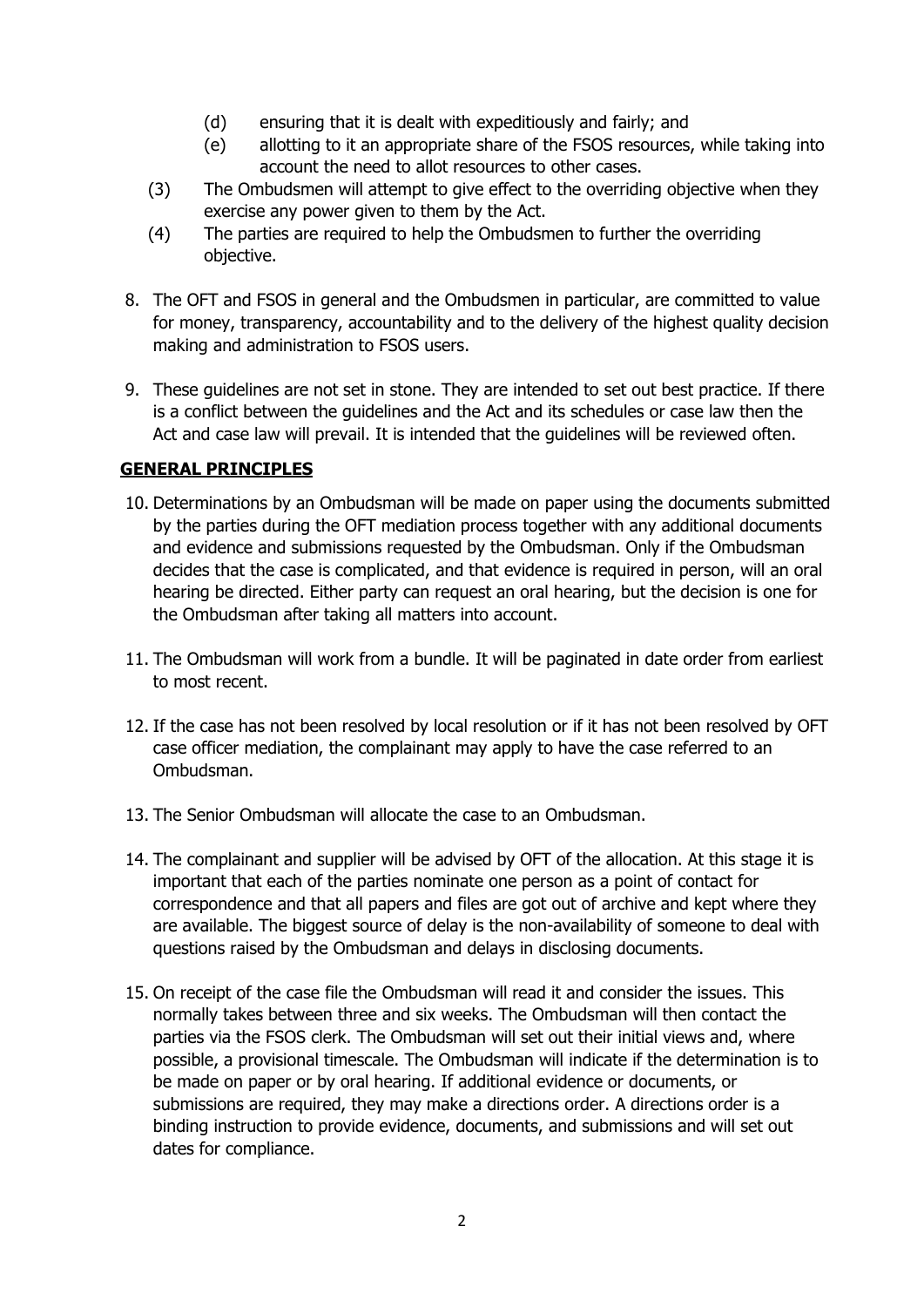- 16. All correspondence between the Ombudsman and the parties is to be via the FSOS clerk. Everything the clerk sends to one party will be copied to the other. Everything one party sends to the clerk must be sent to the other party. All communications must show clearly on their face that this has been done. If this is not clear the clerk will respond and copy the response and the original communication in its entirety to the other party.
- 17. Natural justice and fairness would not be served if one party was communicating in secret behind the back of the other with the clerk or Ombudsman.
- 18. If directions are given, what is required from each party will be set out clearly as will the date and time by which it is to be provided.
- 19. Time limits are generally:-
	- Simple correspondence to be answered within 14 days
	- Complicated correspondence and disclosure of documents to be answered within 21 days
	- Submissions or response to submissions by the other party to be answered within 21 days
- 20. If either party needs extra time they must say so, in writing, as soon as possible. They must explain why they need extra time and how long they need. It is not granted automatically.
- 21. If a party does not respond or supply evidence, documents, submissions or explanations in the time allowed the Ombudsman may proceed to determine the case without that input.
- 22. Once the directions are complied with, or if the Ombudsman decides to proceed in the absence of information because it is not provided on time, the Ombudsman will start to prepare their determination This will normally take between four and six weeks. If the case is complicated the Ombudsman will let the parties know if it is to take longer.
- 23. The Ombudsman may decide that they require more information and may request that by letter or new directions.

## **PROVISIONAL DETERMINATION**

24. The Ombudsman will circulate their determination in a provisional format. It will contains words like:-

## **This is a provisional determination**

## Complaint Ref xxxxxx

A copy will be sent to each party by the Clerk to the Financial Services Ombudsman Scheme (FSOS). Each party will be able to respond, by writing to the Clerk to the FSOS at the Office of Fair Trading ('OFT'), within 21 days of the date at the bottom of this provisional determination (or by a specified date). If no responses are

received the complaint will be deemed determined and final determination will be issued confirming the reasons for the decision and the award.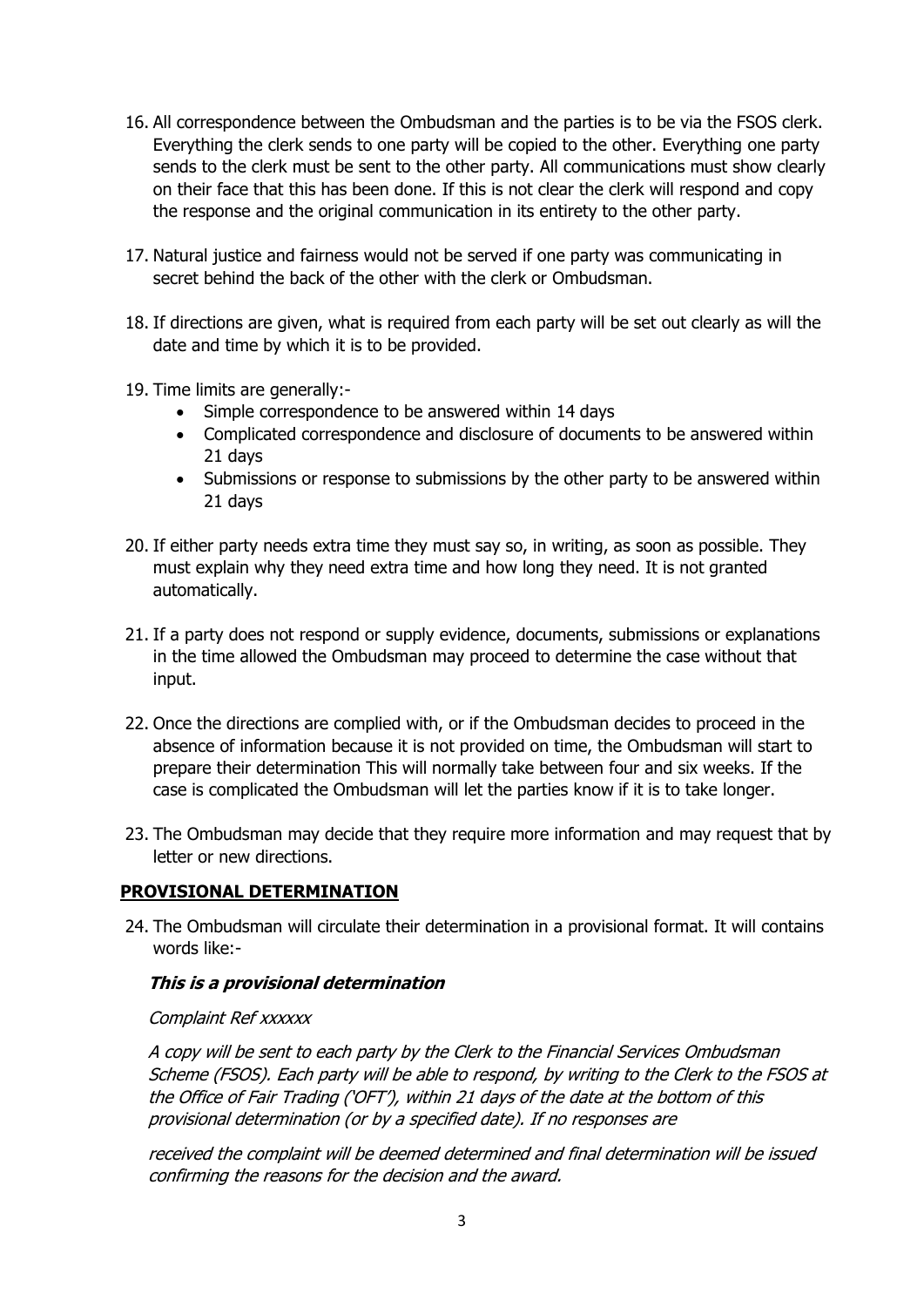If responses are received within the 21 day period (or by the date and time specified) then I shall consider them to see if any new information provided causes me to change this provisional determination. I shall then arrange to issue a further provisional determination, subject to the same review procedure and eventually a final determination, including the matters reviewed by me.

Under the terms of Schedule 4 of the Financial Services Act 2008 either party may request a review of my final decision by a senior adjudicator. Such request should be made in writing within 21 days of the date of my final determination.

If a review of a provisional determination is not requested the final determination by me will become final and binding on both parties although it may be subject to an appeal on a point of law (not fact) to the High Court.

If a review is requested the senior adjudicator may either confirm the determination as final or make a new determination in its place. Any determination made by the senior adjudicator will be final and binding on both parties although it may be subject to an appeal on a point of law (not fact) to the High Court.

If a determination becomes final, and there is a monetary award, the following words will be used:-

## **This is a final determination**

This determination, is now final, and subject to the time limits above and the confirmation in respect of the sum of  $Exxx$  is enforceable as if it were an execution issued by the High Court and that it carries interest from the date it becomes final at the High Court rate (currently 4%).

- 25. The maximum award an Ombudsman can make is £150,000. If the complainants are a couple they are each entitled to an award up to that sum if they lodge separate complaints/applications. The maximum award includes any loss of interest or income or costs or out of pocket expenses. The maximum award is set by Tynwald.
- 26. In addition the Ombudsman may make an award on top of the maximum for distress and inconvenience. Awards for distress and inconvenience are categorised below:
	- An apology or small award of **up to £100** would be considered to be a fair outcome following a one off incident or a short delay where there is a minimal impact and the error is put right quickly.
	- An award between **£100 and £300** may be appropriate where there are repeated small errors or one large error which takes additional effort to resolve.
	- Awards of between **£300 and £750** will cover cases involving significant sums of money and major repeated administrative errors leading to significant loss which incurs a lot of extra effort to sort out. Alternatively an award in this category could be made where a mistake has a serious short term impact.
	- An award of over **£750 and up to £1,500** is recommended where the impact of a mistake has caused substantial distress and worry leading to serious disruption to daily life with the impact being felt over a sustained period.
	- Awards between **£1,500 and £5,000** would include where the effects of a mistake are irreversible causing sustained distress which typically lasts more than a year or has a lasting effect on someone's health.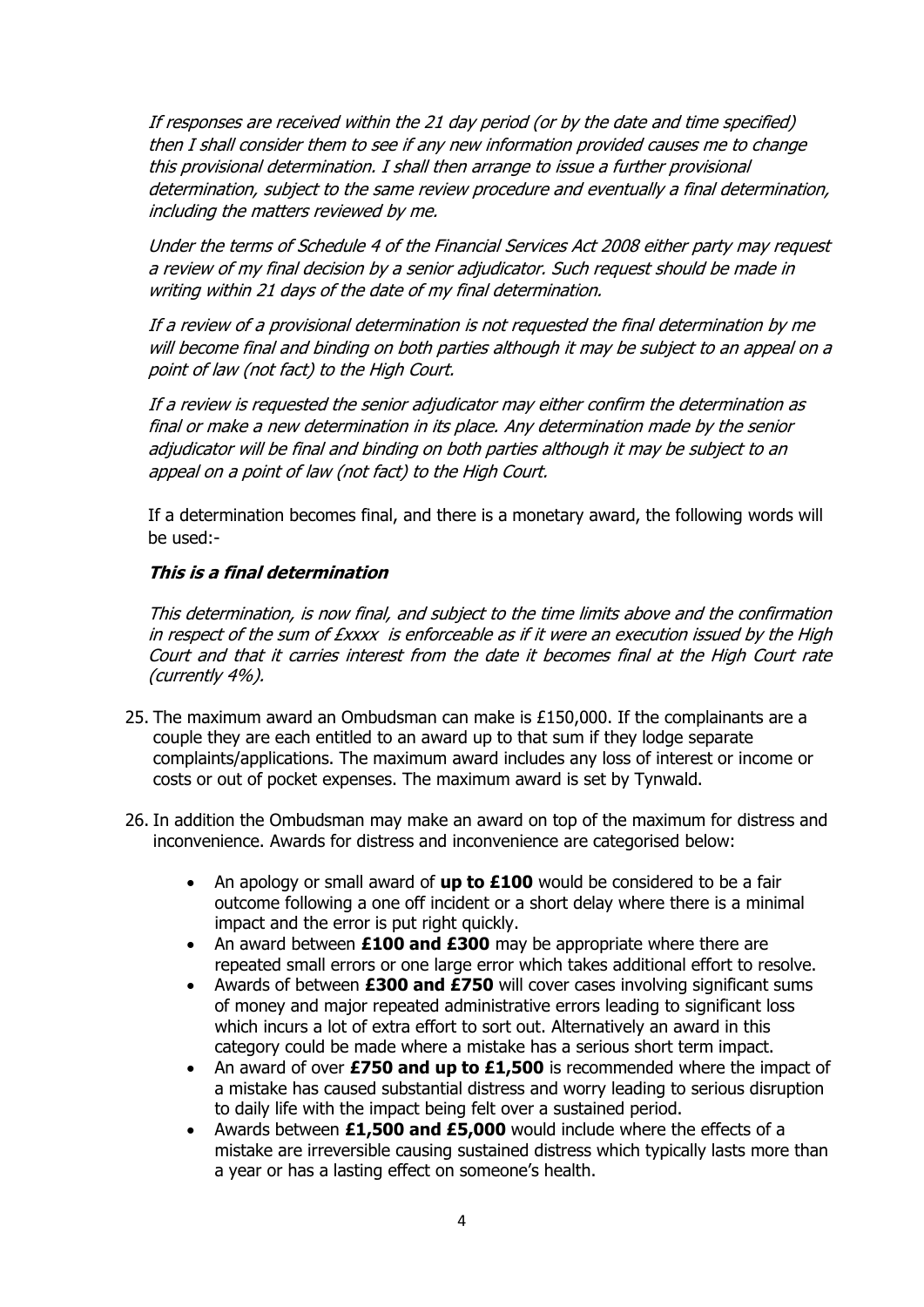Where the impact of a mistake is more extreme an award of **£5,000 or over** could be made.

Specialist help from professionals such as lawyers or accountants is not normally required when bringing a complaint to the FSOS therefore awards do not generally include the refund of professional costs. These are the responsibility of the party engaging the representative.

- 27. Were the actions of the supplier have caused anxiety, depression or post-traumatic stress disorder and the complainant wishes to claim an award they must produce a report from a qualified medical practitioner with diagnosis and prognosis.
- 28. When claiming out of pocket expenses or loss of interest or income there must be a documentary report, including receipts.
- 29. The Ombudsman may, but is not obliged to, make more than one provisional determination if the parties request reviews of the provisional and reviewed provisional determination. However it is more likely that they will not consider repeated requests and will make the second or third determination final. At that stage either party can request a review by the Senior Ombudsman.
- 30. The Senior Ombudsman will follow these procedures. They are entitled to review the decision of the Ombudsman in the light of the evidence the Ombudsman had received and any review requests or to start again and come to their own decision after receiving new evidence and documents.

## **ORAL HEARING**

31. If the Ombudsman or Senior Ombudsman decides that an oral hearing is appropriate then the following guidelines will apply.

## **Oral Hearing Guidance Notes**

- 32. The Ombudsman will give written directions and a copy of the paginated bundle will be made available to both parties. One of those directions may include the provision of written witness statements and/or submissions which is explained below.
- 33. During the hearing both parties are to be present at all times, except in exceptional circumstances.
- 34. The proceedings will be recorded.
- 35. Witnesses (if any) may be present during the whole Hearing; even before they have given evidence, at the discretion of the Ombudsman and with consent of the parties.
- 36. The parties may be accompanied/represented by a friend or legal representative who may assist with or present their case.
- 37. The award, if any, will not include the cost of legal representation which will be the responsibility of the party engaging the representative.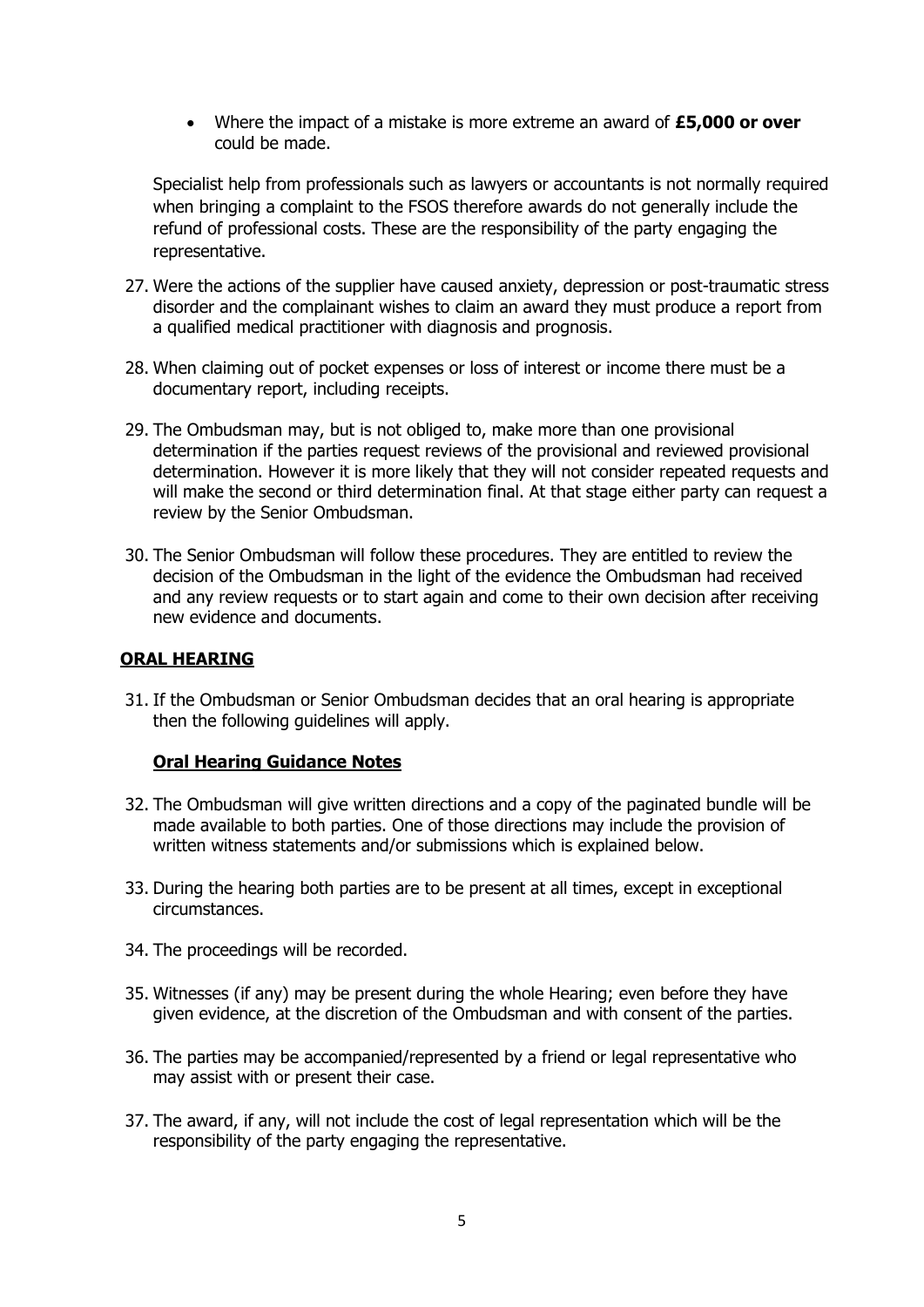## **Procedure**

- 38. Normally evidence will be unsworn, although the Ombudsman retains the discretion to administer oaths or declarations.
- 39. The complainants and their witness(es) shall give oral evidence to confirm their written evidence\*(if any) and produce and explain their documents. They may, at the discretion of the Ombudsman, give additional evidence of new matters or evidence coming to their attention since preparing their written evidence and in reply to any evidence served on behalf of the other party.
- 40. The supplier may question the complainant(s) and their witness(es) on their written, oral and documentary evidence produced by the complainants.
- 41. The Ombudsman may question the complainants(s) and their witness(es) on their written and oral evidence, the documentary evidence and any other matters that the Ombudsman considers appropriate in the circumstances of the case. The supplier may ask further questions of the complainant(s) arising out of such questions and answers.
- 42. The supplier and their witness(es) shall give oral evidence to support their written evidence\*(if any) and produce and explain their documents. They may, at the discretion of the Ombudsman, give additional evidence of new matters or evidence coming to their attention since preparing their written evidence and in reply to any evidence served on behalf of the of the other party.
- 43. The complainant(s) may question the supplier and the supplier's witness(es) on the written, oral and documentary evidence produced by the supplier.
- 44. The Ombudsman may question the supplier and their witness(es) on their written and oral evidence, the documentary evidence and any other matters that the Ombudsman considers appropriate in the circumstances of the case. The complainant may ask further questions of the supplier arising out of such questions and answers.
- 45. The complainant(s) will be given the opportunity to summarise their claim and comment upon the claim and evidence of the supplier.
- 46. The supplier will be given the opportunity to summarise their defence and comment upon the claim and evidence of the complainant(s).
- 47. The Ombudsman will retire to consider.
- 48. If at all possible the Ombudsman shall try and give a decision and brief reasons orally, shortly after the end of the hearing. If that is not possible the Ombudsman shall attempt to indicate when their written adjudication should be available.
- 49. \*Written evidence is a document from a complainant, supplier or a witness, in their own words containing the facts that they say gave rise to the dispute and how it has affected them financially, and otherwise, or disputing those facts and effects by the supplier or a witness. Written evidence should attempt to be in chronological order as if telling a story in order without flash backs. You may, if you wish, agree to the letters and documents you have sent to the caseworker being included. Any written statement should include